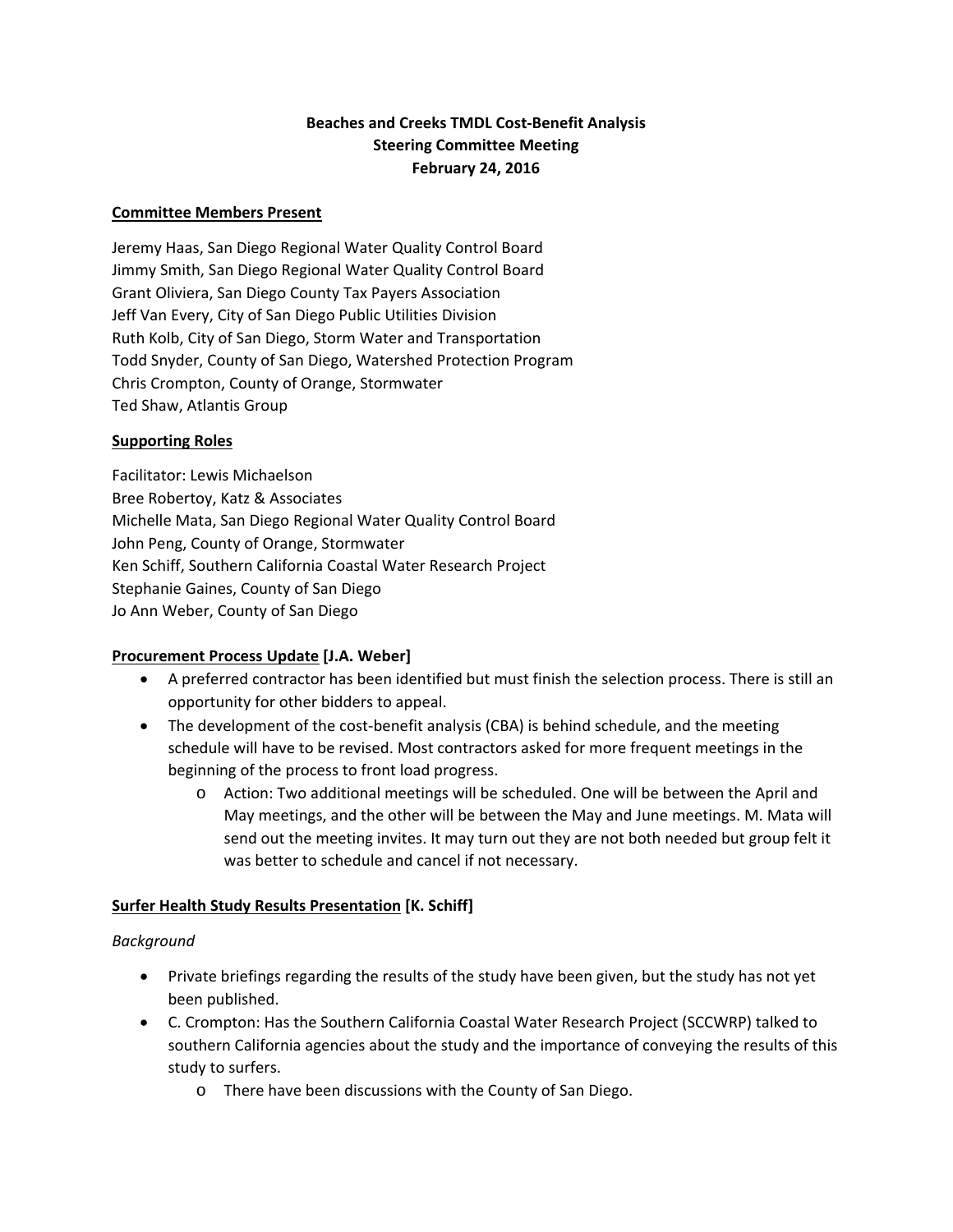- Not a lot of epidemiology studies of this type have been done. SCCWRP has done summer studies previously, and the Environmental Protection Agency (EPA) has done studies in areas east of the Mississippi. This is the first study performed in winter wet weather conditions with surfers.
	- o J. A. Weber: Why were the other studies during the summer?
		- R. Kolb: It is easier to get participants who are willing to submerge themselves in water during the summer.
- This is the second largest epidemiology study for beaches.

# *Study Methodology*

- Previous studies have collected data on participants who only submerged themselves once in the water in a four‐week period. However, since most surfers engage in the activity several times per week, the study had to take a different approach by tracking the participants' surfing behavior and health for a longer period of time. Surfers who went many times in one week were compared to those who did not. This method has been used in drinking water and drug study approaches, although it is the first time it has been applied to an epidemiology study.
- T. Shaw: Did you compare surfers close to outfalls vs those who were not?
	- o K. Schiff: Yes, first the study looked at participants who became sick compared to those who did not get sick. Then water quality was analyzed at various locations.
- Hundreds of surfers participated in the study, and 10,000 surf sessions were analyzed.
- Participants were mostly male, employed, middle‐aged, and college educated.
	- o J. Smith: Is this a typical profile or a special group?
		- K. Schiff: typical for southern California surfers but not for the entire beach going public
- Children did not participate in the study because recruitment was done online and there are strict regulations for children's participation.
	- o T. Snyder: Are there data sources for how many kids use the beach?
		- K. Schiff: Yes, we have some. Children's use of the beach during winter is extremely low. There is a slightly higher instance of illness during summer in kids (under the age of four). It is unclear if they're more susceptible or if they're more exposed due to particular beach behaviors (e.g., digging in the sand and swallowing ocean water).
- Data about gastrointestinal illnesses were gathered primarily, as those are the primary drivers for EPA water quality criteria.
- Participants received a reminder via a phone application on Tuesdays to fill out a survey regarding surfing frequency and health status.
- J. A. Weber: Is it possible to obtain data about surfers under the age of 18 from Surfrider?
- Fifteen percent of total surf days reported were in wet weather.
	- o T. Snyder: What percentage of participants ignored warnings and surfed in wet weather conditions?
		- K. Schiff: About 90 percent did.
- C. Crompton: Is it possible to differentiate sources and how much a source is producing bacteria?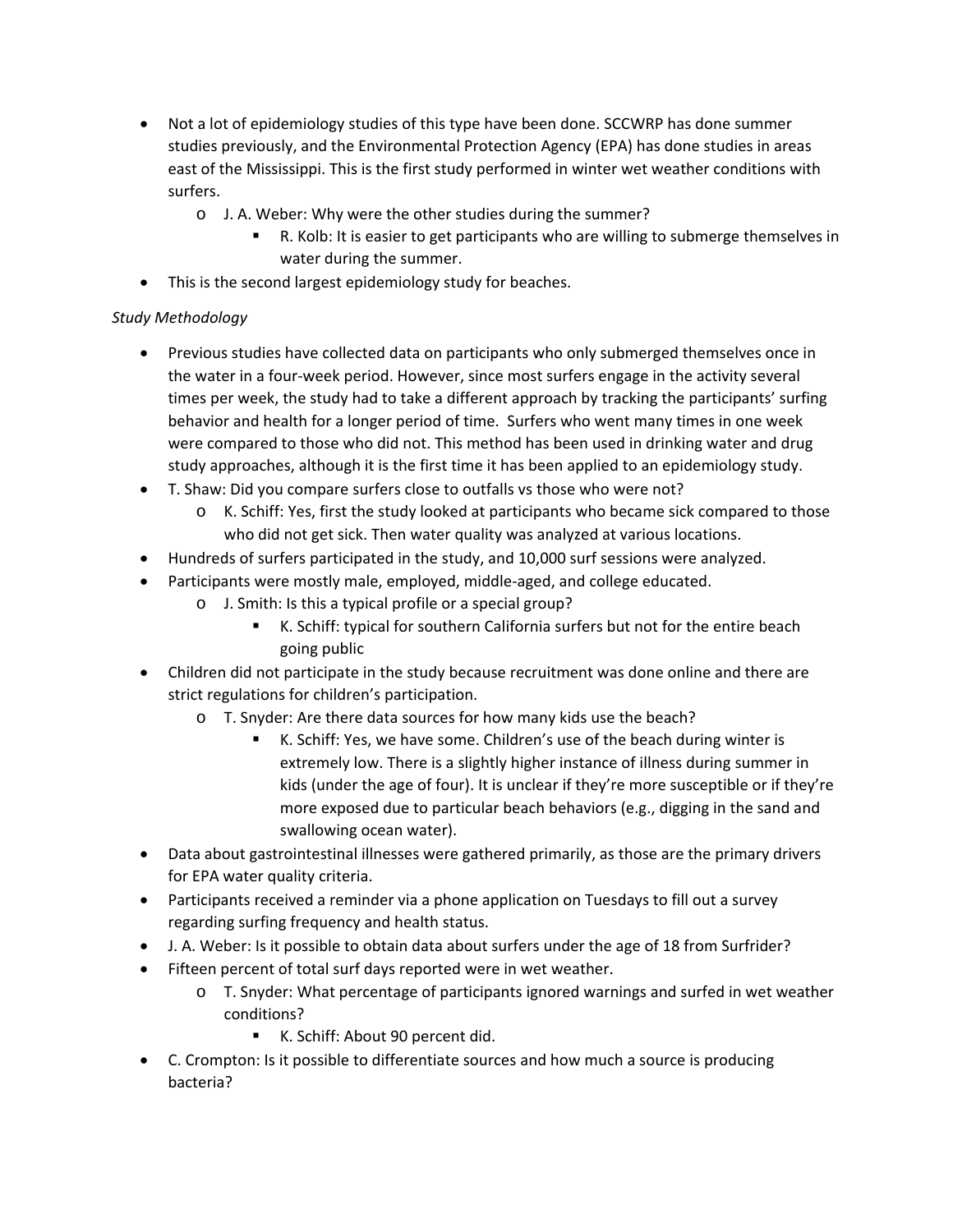o K. Schiff: That would require a QMR assessment. The problem is there hasn't been a successful one completed to create a site-specific objective. A risk model can predict how many pathogens or how much storm water can cause illness. There is a model in process that will be able to answer that better.

# *Results*

- The study found:
	- o There was an increased risk of illness associated with surfing
	- o The risk was greater during wet weather.
	- o There was an association between illness and water quality.
	- o The illness risk was lower than EPA objectives predict.

Graph: Indicator Bacteria Ocean Beach

- Water quality samples were not taken at the outfall during dry weather.
- The bacteria concentration becomes lower as it moves away from the outfall. Almost all dry weather is within EPA regulations.
- J. Haas: Can the data be analyzed to look at confounding factors (e.g., the size of a rainstorm or occurrence of big sewer spills)?
	- o K. Schiff: Yes.
- T. Shaw: When were the samples taken?
	- o The winters of 2013‐2014 and 2014‐2015.
- All water quality samples were collected per Public Health Department standards: in the morning and in ankle deep water.
- The data were compared to the tidal stage. A slight tide signature was found, but there was not a significant relationship with tide. Other studies found no difference in the time of day.
- J. Smith: Did the study look at the day of the week?
	- o K. Schiff: Yes, but bacteria concentrations were more related to tide than day of week and more related to rainfall than anything.
- Why is dog beach above regulations in dry weather?
	- o Possibly because of the presence of dogs on the beach, however, there is no data to support this.

Graph: Human Marker and Pathogen

- The pathogens in this graph are all from human sources, and are found almost all the time in wet weather.
- S. Gaines: Does this mean that enterococcus is not what should be tested for in terms of regulating public health?
	- o K. Schiff: Historically, it has been much cheaper to test for fecal indicators. With new genetic methods, there is more capability. Agencies might not want to stop testing for enterococcus but may want to add these pathogens.
- T. Snyder: Should agencies focus on these pathogens, which are most likely to make people sick?
	- o K. Schiff: Maybe.
- T. Shaw: Are indicator data available for various locations?
	- o K. Schiff: Yes, all the way down to Pacific Beach Point.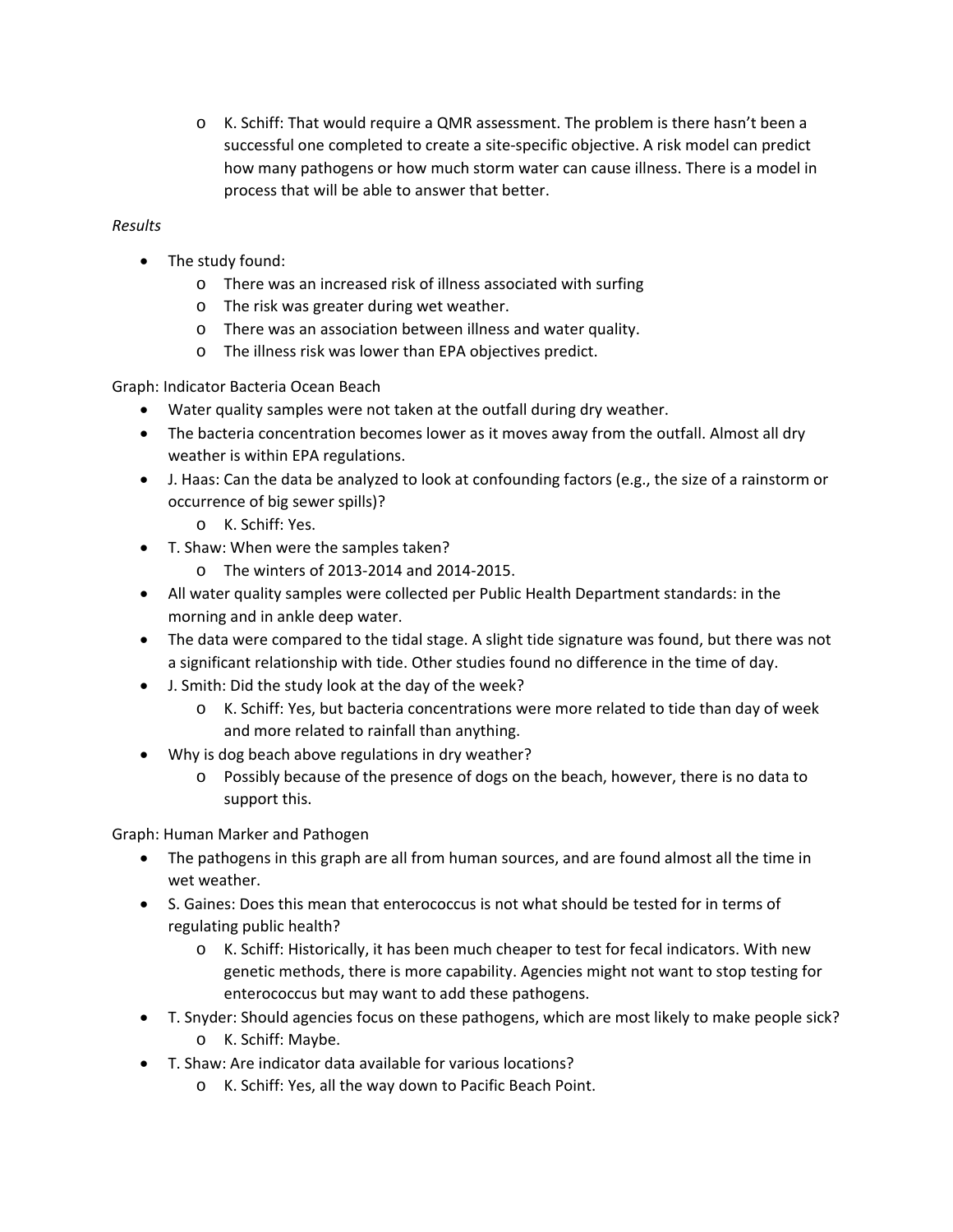Graph: Incidence of Gastrointestinal Illness

- The data are statistically significant between unexposed and wet weather, but are not necessarily significant between dry and wet weather.
- The EPA is only concerned with excess risk, which is the risk beyond the unexposed level of risk.
	- o The data for this study show 12.2 incidences as the excess risk.
	- o EPA guidance considers no more than 32 incidences an acceptable risk.
	- o T. Snyder: Theoretically, eliminating bacteria would bring the number of illnesses back down to an unexposed level. Yet, the Total Maximum Daily Load (TMDL) is imposed on stormwater agencies, which may not have capability to eliminate, instead of sewage agencies.

Graph: Risk of Illness per Day into Wet Weather Conditions in Gastrointestinal Illness

- The data show the risk of illness starts to stabilize after three days.
- The difference between day two and day three is not that significant compared to non-wet weather conditions.
- T. Shaw: Can you assess which areas of the beach would be safest?
	- o K. Schiff: The data cannot support this.
- J. Smith: Is this study representative of all beaches?
	- o K. Schiff: It applies to San Diego County, but the enterococcal relationships are only relative to the two beaches studied. From that data, you could extrapolate. However, another creek in a different type of watershed might not want to accept a presumption of a 100 percent detection of norovirus in their own creek. It depends on which assumptions people are willing to live with.
	- o T. Snyder: The County of San Diego has epidemiology data for the entire San Diego coast.
	- o R. Kolb: California's AB411 standards were based on data from only three beaches in Santa Monica.

Graph: Incidence in Illness

- The data show an increase in relative risk from surfing exposure during both wet and dry weather conditions, but the risk increases in wet weather.
- R. Kolb: Is risk of infected wounds adjusted for risk from the air?
	- o K. Schiff: Yes.
- T. Snyder: What's the sample size for cuts? The error bar is high.
	- o K. Schiff: SCCWRP can provide that data.

Graph: Further Stratification by Storm Size in Gastrointestinal Illness

- The increase in the size of a storm (measured by inches of rainfall) is positively proportionate to instances of illness.
- J. A. Weber: Are the differences statistically significant?
	- o These figures are based on a low number of illnesses.
- C. Crompton: Runoff depends on how recently a storm occurred previously.
	- o K. Schiff: The samples were taken at first flush; most illnesses did not occur during that first storm.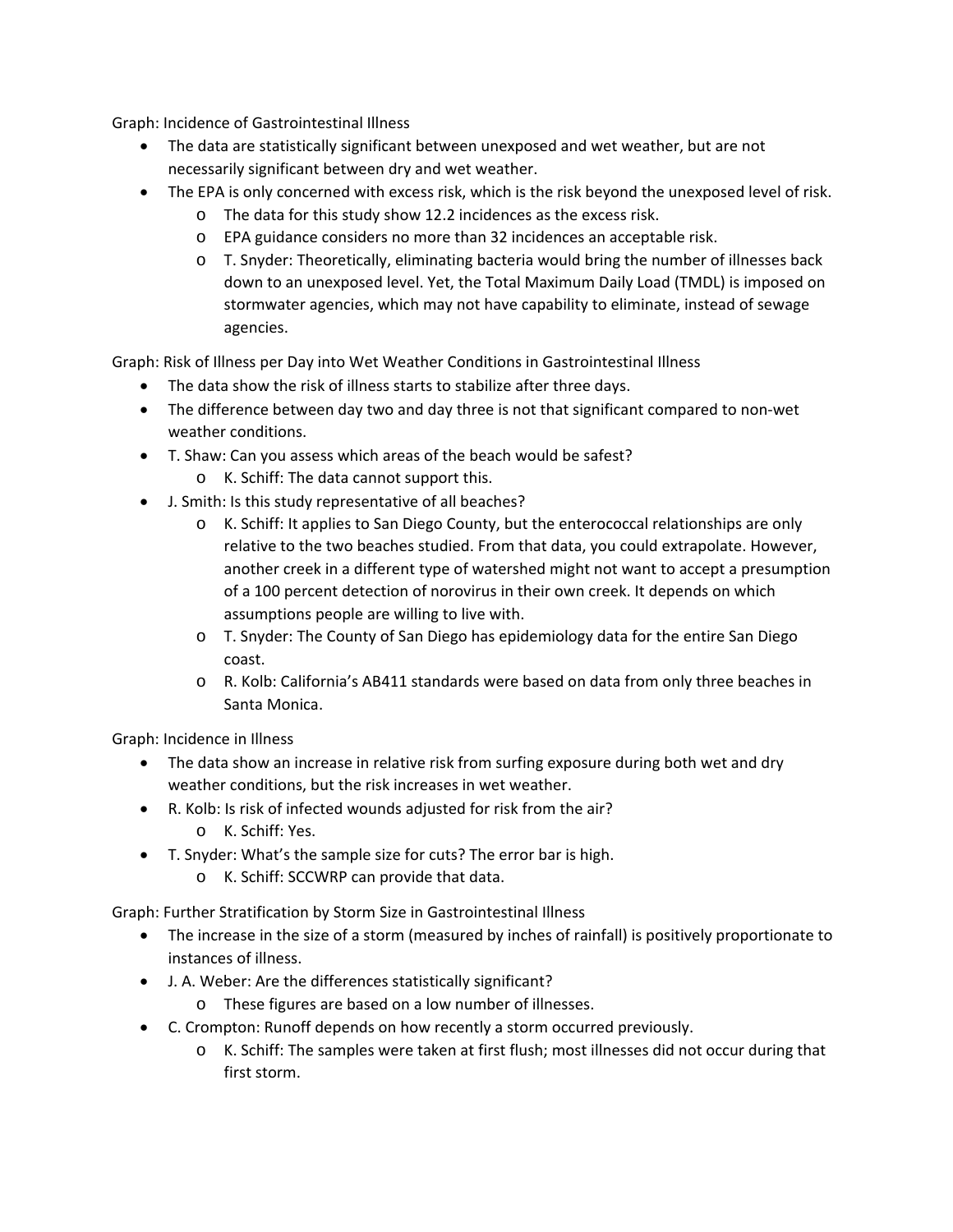#### *Possible Risk Considerations for CBA*

- EPA guidance allows for site‐specific objectives or revised numeric targets. The data from this study support that decision making.
- The committee may want to work with the contractor on the difference in risk depending on the size of a storm.
- C. Crompton: What would you recommend for the CBA?
	- o K. Schiff: Decide on a range for acceptable excessive cases of illnesses.

# *General Questions*

- J. Haas: When will this be published
	- o K. Schiff: In the next couple of months.
- T. Shaw: All sorts of things have been done to treat urban runoff, but that won't address fecal bacteria. We should be looking at the cost-benefit of addressing the pathogen indicators in this study.
- G. Oliviera: How representative is the baseline to the general population? Do you have demographic information?
	- o J. Smith: The EPA talks about the general recreator as a baseline, and they specifically mention kids.
	- o K. Schiff: The study does not include children, but baseline assumptions have not been established.

# *New Technology for Risk Warning*

- New technology should be considered when looking at costs associated with meeting TMDLs.
- Benefits of the new equipment include:
	- o Test results in one hour.
	- o Multiple samples can be taken at once.
	- o Costs will eventually drop once the technology is mainstreamed. (New machines cost \$100,000 now)
	- o Human markers can be tested.

# **Technical Advisory Committee [J. A. Weber]**

- A Technical Advisory Committee (TAC) has been proposed to provide technical advice and review the CBA as it is developed. It could include a variety of experts (e.g., best management practices, policy, implementation, CBA, public health, urban planning or sewer infrastructure).
	- o C. Crompton: Additional review of the CBA would slow the process down, but it's important to get the best information. It would be important to have the committee in place during the development of the work plan, at key points along the way and at the end for final review. It will have to be funded as well.
	- o R. Kolb: The TAC would be valuable in answering questions the steering committee cannot answer.
- TAC members would be chosen via nomination by a steering committee member.
- This discussion has planted the seed for consideration and should be discussed more fully at the next meeting.